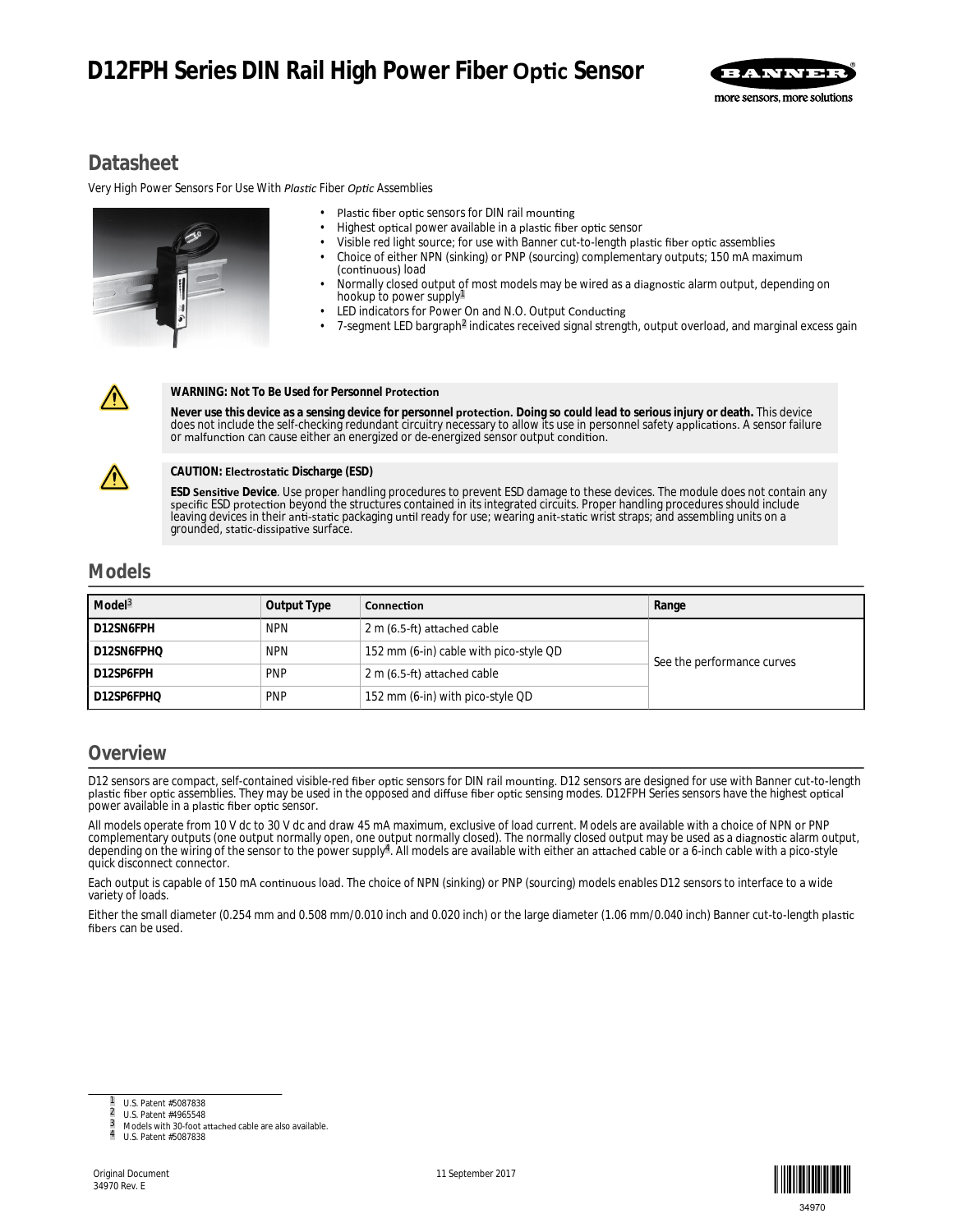#### **LED Indicators**

- Two top-mounted LED indicators:
	- Green = dc power on
	- Amber = Normally Open Output Conducting
- **Seven-Segment Moving-Dot LED Bargraph**<sup>5</sup>

A red seven-segment moving-dot LED bargraph illuminates to indicate the relative strength of the received light signal. This feature simplifies the sensitivity adjustment and fiber optic alignment, and provides a constant reference over time

for overall sensing system performance. Segment #1 of the bargraph flashes to indicate an output overload.

Segment #7 flashes to indicate marginal excess gain.

A flashing LED corresponds to the On state of the D12 sensor's alarm output.

**Sensivity Control**

D12s have a 15-turn sensitivity control, with a slotted brass screw clutched at both ends of travel.



*Figure 1. Features*

## **Installing Plastic Fibers**

- 1. Cut the fiber ends according to the instructions included with the fibers.
- 2. Slide the fiber gripper up (open).
- 3. If you are using 0 .010 inch or 0.020 inch (0.254 mm and 0.508 mm) diameter fibers: Insert the adaptor into the ports as far as it will go.



- 4. For all fiber diameters: Insert the prepared plastic fiber sensor ends gently into the ports as far as they will go.
- 5. Slide the fiber gripper back down to lock it.

## **Wiring Diagrams**

**NPN (Sinking) Standard Wiring**



### **PNP (Sourcing) Standard Wiring**



**NPN (Sinking) Alarm Wiring**



**PNP (Sourcing) Alarm Wiring**

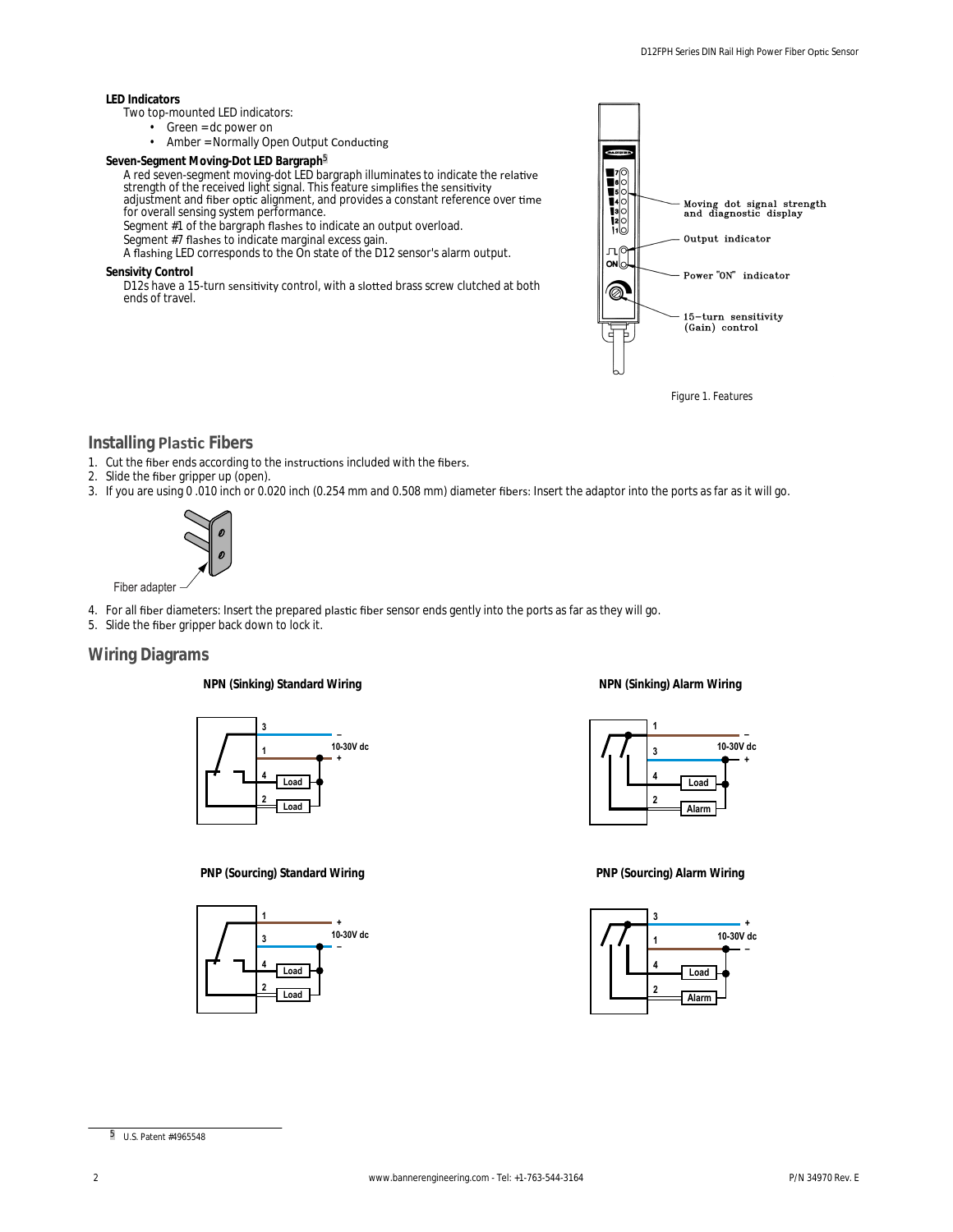# **Specifications**

#### **Sensing Range**

See the excess gain curves; *[Performance Curves](#page-3-0)* on page 4

#### **Sensing Beam** Visible red, 660 nm

**Supply Voltage**

10 V dc to 30 V dc at 45 mA maximum, exclusive of load

Protected against reverse polarity and inductive load transients

### **Output Configurations**

Solid-state dc complementary outputs; see the models table for details.<br>The normally closed (N.C.) output of standard FP and FV models may be used as an alarm<br>output, depending upon the hookup to the power supply.

#### **Output Rating**

Complementary outputs, one normally open (N.O.) and the other normally closed (N.C.).<br>150 mA maximum each output. No false pulse on power-up. (False pulse protection<br>circuit causes a 20 ms delay on power-up.) Short-circuit

The **total load** may not exceed 150 mA

### **Response Time**

 $0.5$  ms on;  $0.5$  ms off

Repeatability is 130 µs<br>Response time and repeatability are independent of signal strength.

#### **Adjustments**

All models have a sensitivity control on top of the module (15-turn slotted brass screw, clutched at both ends of travel).

### **Construction**

Black ABS housing with acrylic cover. The fiber clamping element is acetal.

#### **Connections** 2 m (6.5-ft) or 9 m (30-foot) attached PVC-covered cable, or 6-inch cable with pico-style 4-pin QD connector<br>Models also available with 9 m (30 ft) attached cable

**Mounting Bracket** 

D12 Series sensors mount directly to a standard DIN rail, or may be through-hole mounted using the supplied mounting bracket and M3 × 0.5 hardware<br>Bracket material is black PBT polyester; mounting hardware is stainless steel

#### **Environmental Rating** NEMA 2

#### **Operating Conditions**

**Operating** Temperature: −20 °C to +70 °C (−4 °F to +158 °F)<br>90% at +50 °C maximum relative humidity (non-condensing)

#### **Application Notes**

D12 sensors are designed to deliver very high optical energy (excess gain). They should<br>not be used for applications which offer low optical contrast (that is, only a small<br>difference in received light levels between the l

D12 sensors excel in applications requiring high excess gain (for example, for long-range sensing, sensing with long fiber lengths, diffuse sensing of materials with low reflectivity,<br>etc.).

**Required Overcurrent Protection** 



WARNING: Electrical connections must be made by qualified personnel in accordance with local and<br>national electrical codes and regulations.

Overcurrent protection is required to be provided by end product application per the supplied table

Overcurrent protection may be provided with external fusing or via Current Limiting,<br>Class 2 Power Supply.<br>Supply wiring leads < 24 AWG shall not be spliced.<br>For additional product support, go to *http://www.bannerengineer* 

| Supply Wiring (AWG) | Required Overcurrent Protection (Amps) |  |
|---------------------|----------------------------------------|--|
| 20                  | 5.0                                    |  |
| 22                  | 3.0                                    |  |
| 24                  | 2.0                                    |  |
| 26                  | 1.0                                    |  |
| 28                  | 0.8                                    |  |
| 30                  | 0.5                                    |  |

Certifications



## **Dimensions**

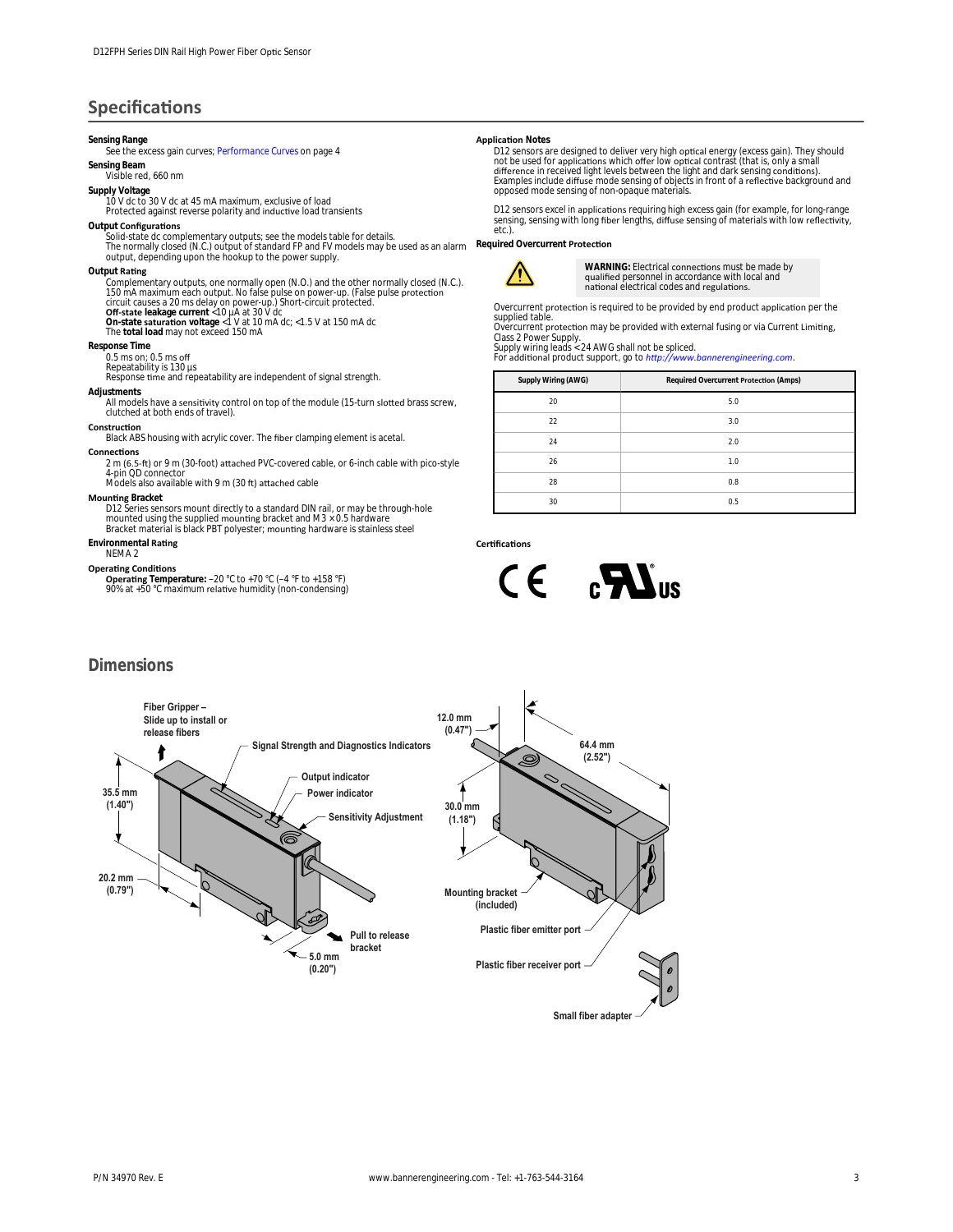## <span id="page-3-0"></span>**Dimensions—D12 Bracket**

D12 Sensors mount directly to a standard 35 mm DIN rail, or may be through-hole mounted using the supplied mounting bracket and stainless steel M3 × 0.5 hardware.



**Performance Curves**

#### *<u>Diffuse Sensing Mode</u>*



Excess gain curves for bifurcated plastic fibers: **0.020 Inch Fibers**

**0.040 Inch Fibers**



**Opposed Sensing Mode**

Excess gain curves for individual plastic fibers:

**0.020 Inch Fibers**



**0.040 Inch Fibers**

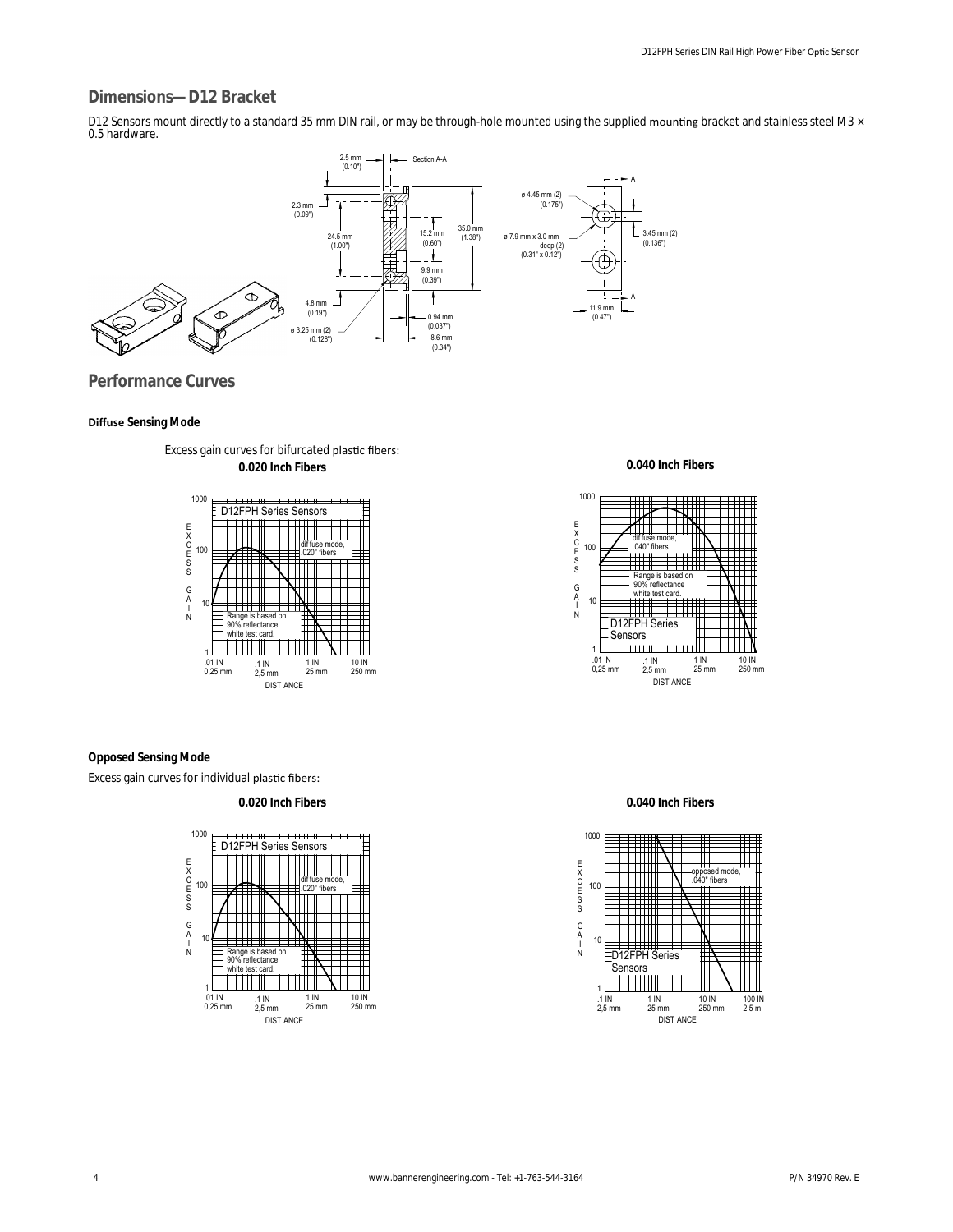Two Individual Unterminated 0.040-in Diameter **Plastic** Fibers, Each With Two Individual Threaded 0.040-in Diameter **Plastic** Fibers (PIT4 Series), **a L08FP Lens Each with a L2 Lens**



**Note:**

- In both lens situations, the curves stop at 10 feet separation (the maximum practical separation of the sensing ends for a pair of 6-foot single fibers).
- A pair of 6-foot cut-to-length individual plastic fibers with factory-installed L08FP lenses is also available. Order plastic fiber assembly model PIL46U.

# **Accessories**

| 4-Pin Snap-on M8/Pico-Style Cordsets |               |             |                                                                           |                                                         |  |  |
|--------------------------------------|---------------|-------------|---------------------------------------------------------------------------|---------------------------------------------------------|--|--|
| Model                                | Length        | Style       | <b>Dimensions</b>                                                         | Pinout (Female)                                         |  |  |
| <b>PKG4-2</b>                        | 2 m (6.56 ft) | Straight    | $-32$ Typ. $-\rightarrow$<br>闣<br>ø 9.0<br>┉                              |                                                         |  |  |
| PKW4Z-2                              | 2 m (6.56 ft) | Right-Angle | $\leftarrow$ 29 Typ. $\leftarrow$<br>$\Box$<br>15 Typ.<br>$0.10.9 -$<br>⊢ | $1 = Brown$<br>$2 = White$<br>$3 = Blue$<br>$4 = Black$ |  |  |

**Lenses**

**L2 Glass**